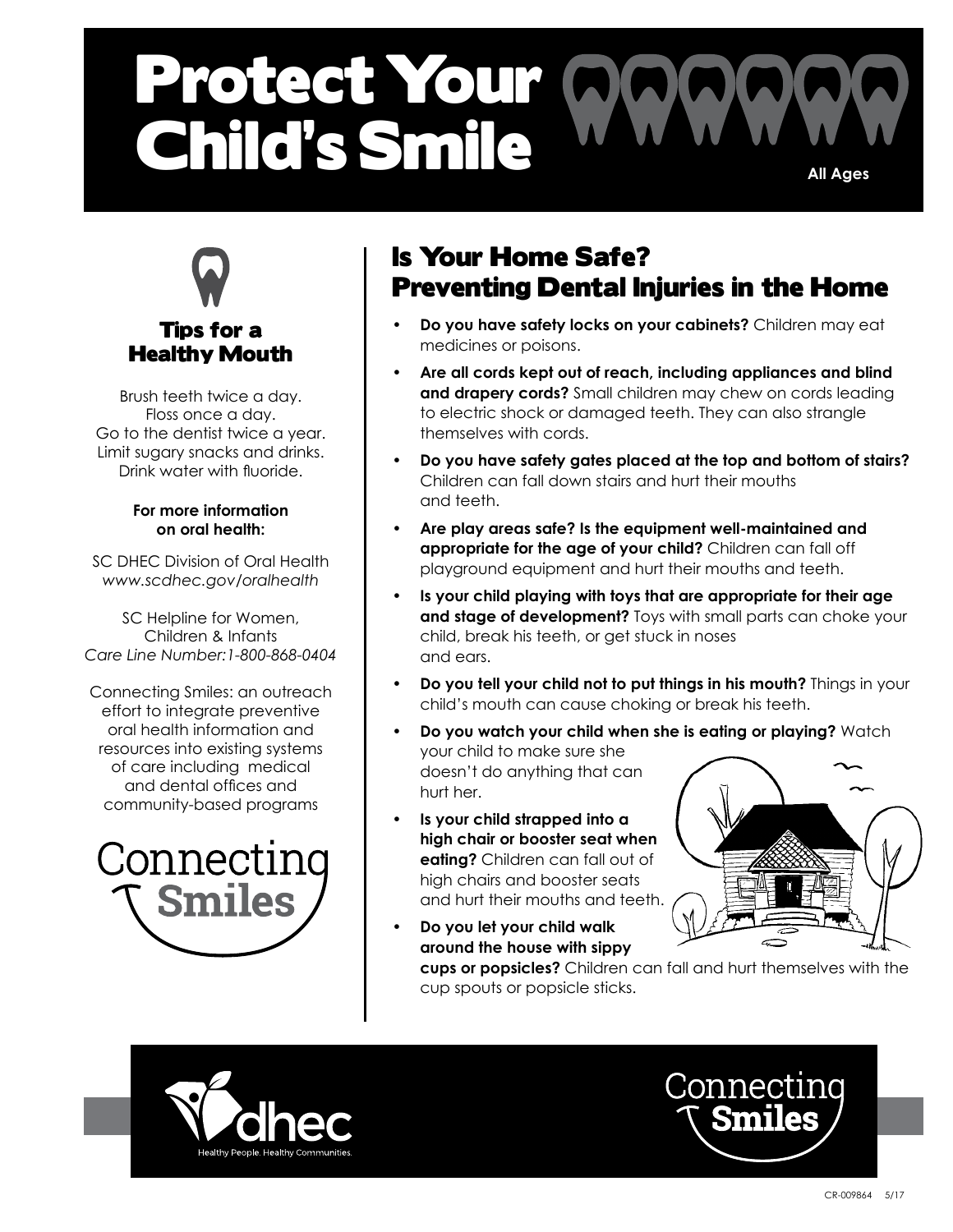# Protect Your Child's Smile **All Ages**



## Tips for a Healthy Mouth

Brush teeth twice a day. Floss once a day. Go to the dentist twice a year. Limit sugary snacks and drinks. Drink water with fluoride.

#### **For more information on oral health:**

SC DHEC Division of Oral Health *www.scdhec.gov/oralhealth*

SC Helpline for Women, Children & Infants *Care Line Number:1-800-868-0404* 

Connecting Smiles: an outreach effort to integrate preventive oral health information and resources into existing systems of care including medical and dental offices and community-based programs



## Responding to a Dental Emergency

**Keep this chart with your first aid information and supplies and use as a guide for teeth and mouth Injuries.**

| Emergency                                       | <b>What To Do?</b>                                                                                                                                                                                                                                                                                                                                                                                                                                              |  |  |
|-------------------------------------------------|-----------------------------------------------------------------------------------------------------------------------------------------------------------------------------------------------------------------------------------------------------------------------------------------------------------------------------------------------------------------------------------------------------------------------------------------------------------------|--|--|
| <b>Toothache</b>                                | Child needs to see a dentist as soon as possible.<br>$\bullet$<br>Do not use heat or place aspirin on aching tooth<br>or gums.                                                                                                                                                                                                                                                                                                                                  |  |  |
| Permanent<br><b>Tooth</b><br><b>Knocked Out</b> | If a tooth is knocked out, it can be saved if you act<br>quickly and appropriately:<br>Find the tooth.<br>Do not handle it by the roots.<br>$\bullet$<br>If dirty, rinse with warm water.<br>Do not scrub it.<br>Gently insert in its socket.<br>If unable to do this, place the tooth in a<br>glass of milk.<br>As last resort, place tooth in a glass of water.<br>The tooth must not dry out!<br>Take the child and the tooth immediately to<br>the dentist. |  |  |
| <b>Baby Tooth</b><br><b>Knocked Out</b>         | Do not try to put a baby tooth back in the socket.<br>$\bullet$<br>Place in cool milk or water.<br>Take the child and the tooth immediately to<br>$\bullet$<br>the dentist.                                                                                                                                                                                                                                                                                     |  |  |
| <b>Broken Tooth</b>                             | Gently clean dirt or debris from the area of the<br>$\bullet$<br>injured tooth with warm water.<br>Place cold compresses on the face, in the area<br>of the injured tooth to minimize swelling.<br>Go to the dentist immediately.<br>Apply direct pressure to the bleeding area with a<br>clean cloth.                                                                                                                                                          |  |  |
| <b>Bitten Lip or</b><br><b>Tongue</b>           | Apply direct pressure to the bleeding area with a<br>$\bullet$<br>clean cloth.<br>If swelling is present, apply cold compresses.<br>٠<br>If bleeding continues, go to the hospital<br>emergency room.                                                                                                                                                                                                                                                           |  |  |